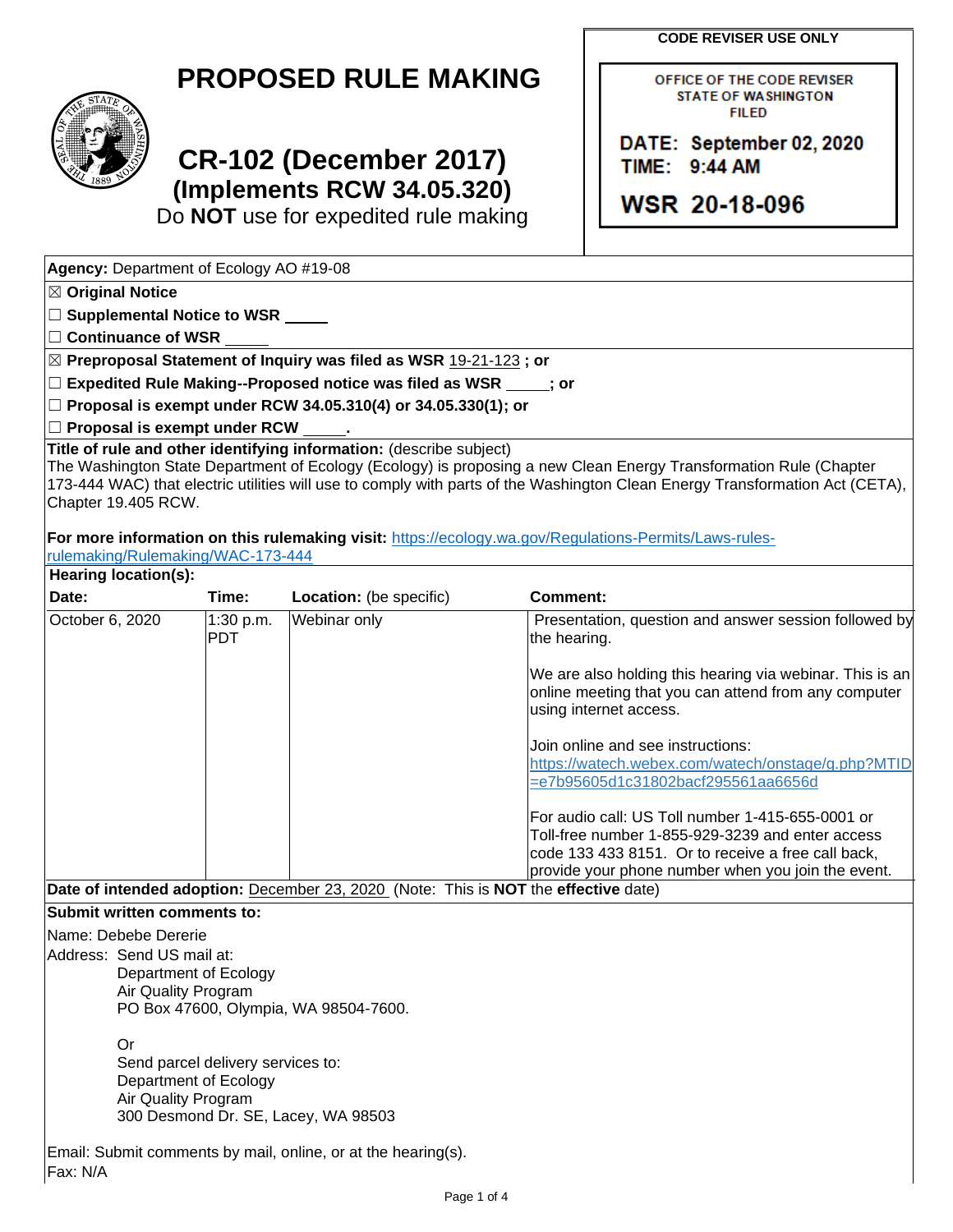Other: Online: <http://aq.ecology.commentinput.com/?id=DNfCV>

By (date) October 14, 2020

## **Assistance for persons with disabilities:**

Contact Ecology ADA Coordinator

Phone: 360-407-6831

Fax: N/A

TTY: People with speech disability may call TTY at 877-833-6341. People with impaired hearing may call Washington Relay Service at 711.

Email: ecyADAcoordinator@ecy.wa.gov

Other: Visit<https://ecology.wa.gov/accessibility> for more information

By (date) September 29, 2020

**Purpose of the proposal and its anticipated effects, including any changes in existing rules:** 

- The proposed rule implements parts of CETA, which was passed into law in 2019. The rule:
	- Establishes a process for determining what types of energy transformation projects (ETPs) may be eligible for compliance with CETA.
	- Establishes a process and requirements for developing the standards, methodologies, and procedures for evaluating ETPs.
	- Provides methods for assigning greenhouse gas (GHG) emissions to electricity.

## **Reasons supporting proposal:**

The CETA directs Ecology to adopt rules, by January 1, 2021, that:

- Establish requirements for energy-related projects (referred to as ETPs), other than electricity generation, that reduce GHG emissions and fossil fuel consumption. CETA requires Ecology to consult with the Washington State Department of Commerce and the Washington Utilities and Transportation Commission in establishing these requirements. Electric utilities may use these ETPs as an alternative compliance option to meet the 2030 GHG neutral electricity standard required under CETA.
- Determine GHG emission factors for electricity, in consultation with the Washington State Department of Commerce

The proposed rule provides the mechanism to identify, develop, and evaluate certain energy-related projects that are eligible for compliance under CETA. The implementation of the rule:

- Creates opportunities for electric utilities to invest in ETPs to support them to comply with the GHG-neutral electricity standard required under CETA.
- Provides market incentives. As electric utilities invest in ETPs to benefit from their GHG emission reduction potentials, the ETPs become economically more attractive, increasing their chance of being implemented.
- Assures energy agencies implementing CETA, interested stakeholders, and the general public that ETPs meet the requirements and standards of quality that CETA puts into place.

Additionally, the rule provides consistency across electric utilities on how they calculate the GHG emissions in electricity they supply in Washington as they prepare compliance documents for the state energy agencies.

**Statutory authority for adoption:** RCW 19.405.020(18), RCW 19.405.040, and RCW 19.405.100

**Statute being implemented:** Chapter 19.405 RCW – Washington Clean Energy Transformation Act

**Is rule necessary because of a:**

| Federal Law?                   | □ Yes ⊠ No |      |
|--------------------------------|------------|------|
| <b>Federal Court Decision?</b> | □ Yes ⊠ No |      |
| State Court Decision?          | □ Yes      | ⊠ No |
| If yes, CITATION:              |            |      |

**Agency comments or recommendations, if any, as to statutory language, implementation, enforcement, and fiscal matters:** N/A

**Name of proponent:** (person or organization) Department of Ecology **Ⅰ Private** □ Private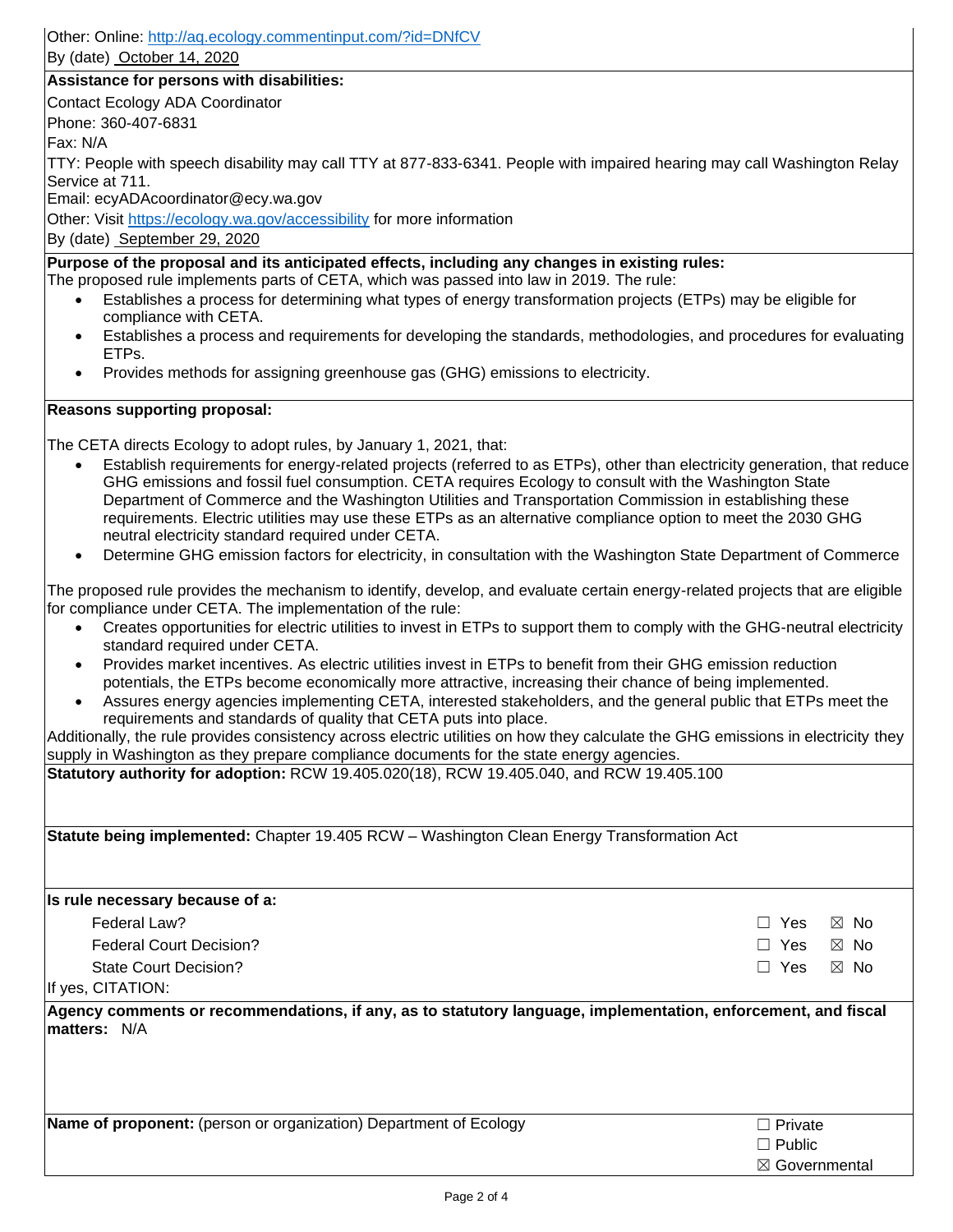|                                | Name of agency personnel responsible for:                                                                                                                                                                                                                  |                        |                                                                    |                              |
|--------------------------------|------------------------------------------------------------------------------------------------------------------------------------------------------------------------------------------------------------------------------------------------------------|------------------------|--------------------------------------------------------------------|------------------------------|
|                                | Name                                                                                                                                                                                                                                                       | <b>Office Location</b> |                                                                    | Phone                        |
| Drafting:                      | Debebe Dererie                                                                                                                                                                                                                                             |                        | 300 Desmond Drive SE, Lacey, WA 98503                              | 360-407-7558                 |
| Implementation:                | <b>Bill Drumheller</b>                                                                                                                                                                                                                                     |                        | 300 Desmond Drive SE, Lacey, WA 98503                              | 360-407-7657                 |
| Enforcement:                   |                                                                                                                                                                                                                                                            |                        |                                                                    |                              |
| If yes, insert statement here: | Is a school district fiscal impact statement required under RCW 28A.305.135?                                                                                                                                                                               |                        |                                                                    | $\boxtimes$ No<br>$\Box$ Yes |
| Name: N/A                      | The public may obtain a copy of the school district fiscal impact statement by contacting:                                                                                                                                                                 |                        |                                                                    |                              |
| Address: N/A<br>Phone: N/A     |                                                                                                                                                                                                                                                            |                        |                                                                    |                              |
| Fax: N/A                       |                                                                                                                                                                                                                                                            |                        |                                                                    |                              |
| TTY: N/A                       |                                                                                                                                                                                                                                                            |                        |                                                                    |                              |
| Email: N/A                     |                                                                                                                                                                                                                                                            |                        |                                                                    |                              |
| Other: N/A                     |                                                                                                                                                                                                                                                            |                        |                                                                    |                              |
|                                | Is a cost-benefit analysis required under RCW 34.05.328?                                                                                                                                                                                                   |                        |                                                                    |                              |
|                                | $\boxtimes$ Yes: A preliminary cost-benefit analysis may be obtained by contacting:<br>Name: Debebe Dererie                                                                                                                                                |                        |                                                                    |                              |
|                                | Address: Department of Ecology<br>Air Quality Program                                                                                                                                                                                                      |                        |                                                                    |                              |
|                                | PO Box 47600, Olympia, WA 98504-7600                                                                                                                                                                                                                       |                        |                                                                    |                              |
| Fax: N/A                       | Phone: 360-407-7558                                                                                                                                                                                                                                        |                        |                                                                    |                              |
|                                | TTY: People with speech disability may call TTY at 877-833-6341. People with impaired hearing may call                                                                                                                                                     |                        |                                                                    |                              |
| Other: N/A                     | Washington Relay Service at 711.<br>Email: debebe.dererie@ecy.wa.gov                                                                                                                                                                                       |                        |                                                                    |                              |
| $\Box$ No: Please explain:     |                                                                                                                                                                                                                                                            |                        |                                                                    |                              |
|                                | Regulatory Fairness Act Cost Considerations for a Small Business Economic Impact Statement:                                                                                                                                                                |                        |                                                                    |                              |
|                                | This rule proposal, or portions of the proposal, may be exempt from requirements of the Regulatory Fairness Act (see<br>chapter 19.85 RCW). Please check the box for any applicable exemption(s):                                                          |                        |                                                                    |                              |
|                                | $\Box$ This rule proposal, or portions of the proposal, is exempt under RCW 19.85.061 because this rule making is being                                                                                                                                    |                        |                                                                    |                              |
| adopted.                       | adopted solely to conform and/or comply with federal statute or regulations. Please cite the specific federal statute or<br>regulation this rule is being adopted to conform or comply with, and describe the consequences to the state if the rule is not |                        |                                                                    |                              |
| Citation and description:      |                                                                                                                                                                                                                                                            |                        |                                                                    |                              |
|                                | $\Box$ This rule proposal, or portions of the proposal, is exempt because the agency has completed the pilot rule process<br>defined by RCW 34.05.313 before filing the notice of this proposed rule.                                                      |                        |                                                                    |                              |
|                                | This rule proposal, or portions of the proposal, is exempt under the provisions of RCW 15.65.570(2) because it was                                                                                                                                         |                        |                                                                    |                              |
| adopted by a referendum.       |                                                                                                                                                                                                                                                            |                        |                                                                    |                              |
|                                | $\Box$ This rule proposal, or portions of the proposal, is exempt under RCW 19.85.025(3). Check all that apply:                                                                                                                                            |                        |                                                                    |                              |
| $\Box$                         | RCW 34.05.310 (4)(b)                                                                                                                                                                                                                                       | $\Box$                 | RCW 34.05.310 (4)(e)                                               |                              |
|                                | (Internal government operations)                                                                                                                                                                                                                           |                        | (Dictated by statute)                                              |                              |
| $\Box$                         | RCW 34.05.310 (4)(c)                                                                                                                                                                                                                                       | $\Box$                 | RCW 34.05.310 (4)(f)                                               |                              |
|                                | (Incorporation by reference)                                                                                                                                                                                                                               |                        | (Set or adjust fees)                                               |                              |
| $\Box$                         | RCW 34.05.310 (4)(d)                                                                                                                                                                                                                                       | □                      | RCW 34.05.310 (4)(g)                                               |                              |
|                                | (Correct or clarify language)                                                                                                                                                                                                                              |                        | ((i) Relating to agency hearings; or (ii) process                  |                              |
|                                |                                                                                                                                                                                                                                                            |                        | requirements for applying to an agency for a license<br>or permit) |                              |
| ⊠                              | This rule proposal, or portions of the proposal, is exempt under RCW 19.85.025(4).<br>Explanation of exemptions, if necessary:                                                                                                                             |                        |                                                                    |                              |
|                                |                                                                                                                                                                                                                                                            |                        |                                                                    |                              |